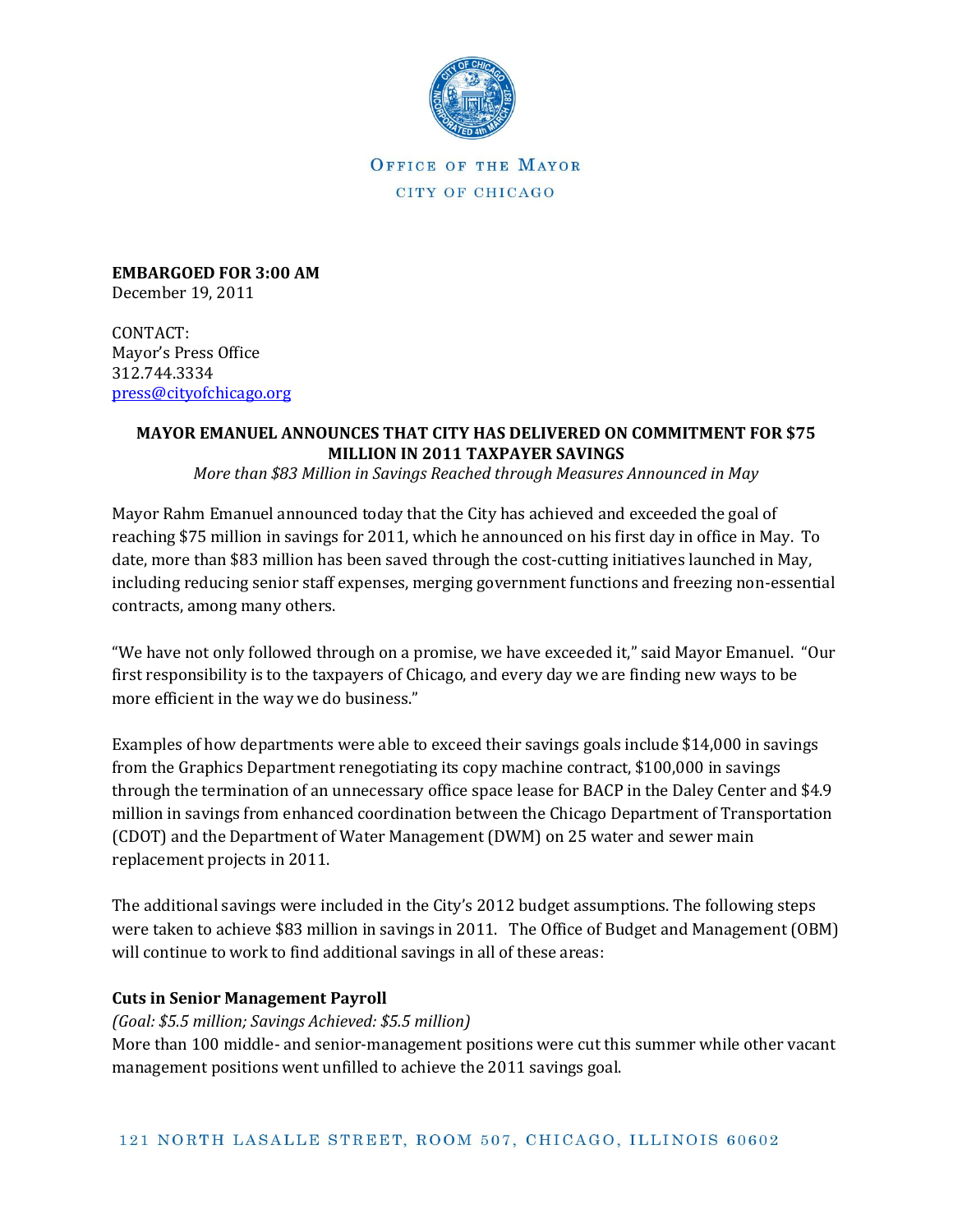

#### **Reduce Outside Legal Counsel Expenses**

#### *(Goal: \$3 million; Savings Achieved: \$3.3 million)*

The Law Department hired 14 new in-house lawyers, which allowed the department to take back certain cases from outside counsel and to cease outsourcing certain types of cases. The Law Department has reduced expenses for outside counsel by more than 12 percent compared to 2010, and has engaged four firms to provide pro bono counsel valued at \$485,000. These reductions in the use of outside counsel, through both targeted hiring and the increase in pro bono services, has yielded \$3.3 million in 2011 savings.

### **Merge Overlapping Functions Across Departments**

#### *(Goal: \$3.5 million combined; Savings Achieved: \$3.7 million)*

The merger of the Departments of General Services and Fleet Management (Fleet and Facilities Management) is complete, as well as the merger for the Departments of Finance and Revenue (Department of Finance). Some additional savings have been realized in 2011 by not filling vacancies in anticipation of the dissolution of the Office of Compliance and Department of Environment.

### **Freeze All Non-Essential Contract Spending**

### *(Goals: \$17.5M, Savings: \$23.8M)*

A six-percent holdback on all the non-essential contracts that remain has saved approximately \$23.8 million. In addition, OBM continues to review existing contracts that have been outstanding for a substantial period of time but not yet spent against. Meanwhile, Accenture is working with the Department of Procurement Services to identify existing City contracts that can be renegotiated to obtain more favorable pricing and terms to create additional savings for the City.

### **Real Estate and Energy Reductions**

### *(Goal: \$5 million; Savings Achieved: \$5 million)*

These savings were achieved through better management of real estate and fuel purchases. In particular, the Department of Fleet and Facility Management implemented the first phase of their space consolidation plan, canceling five leases, and moving departments into other available City held space, most notably, moving Chicago Fire Department administration into the same building as the Chicago Police Department administration. Additional savings came from a fuel-hedging program for natural gas.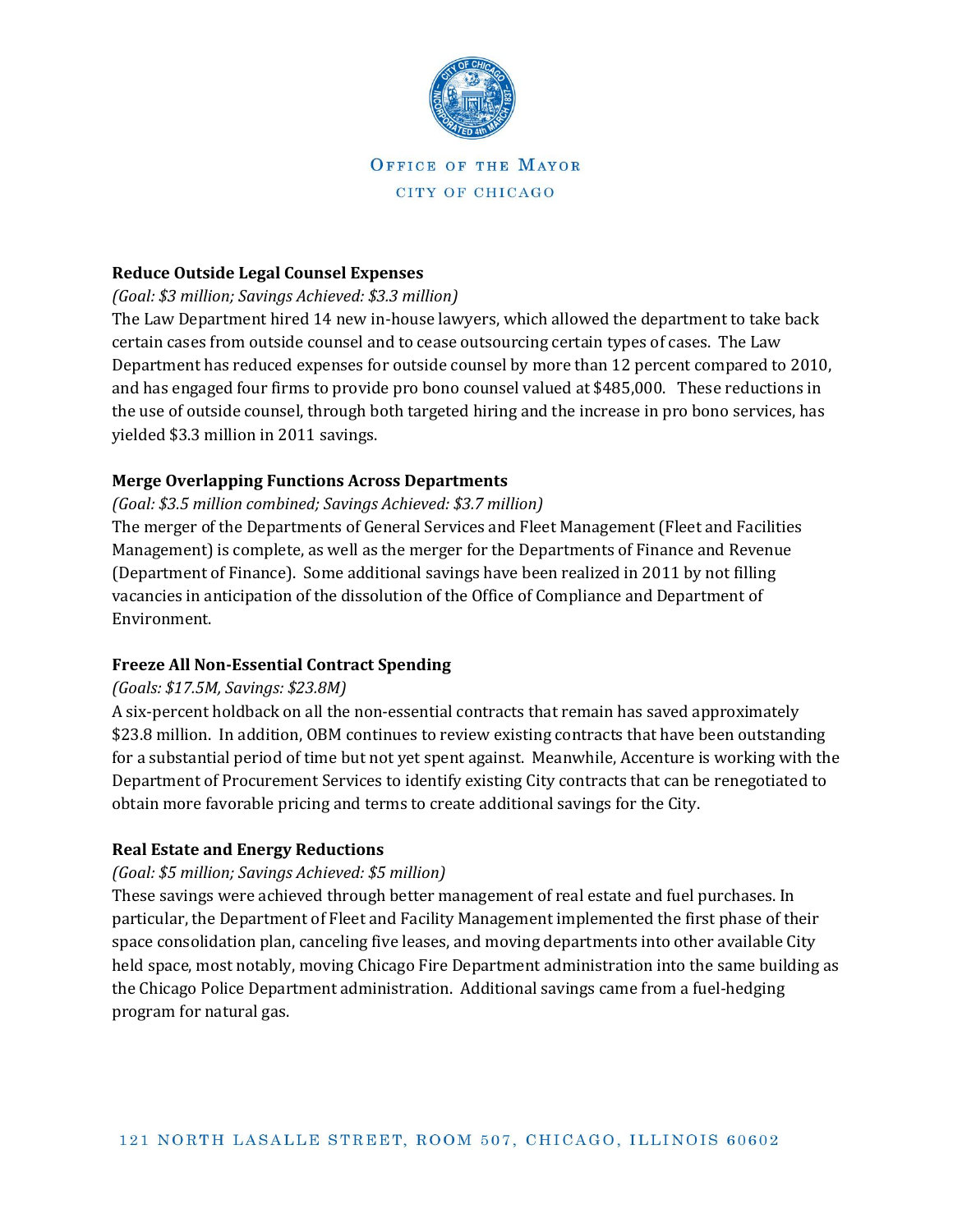

### **Rationalization and Reduction of City's Vehicle Programs**

*(Goal: \$1.5 million; Savings Achieved: \$1.01 million)* 

The Department of Fleet and Facility Management negotiated a reduction in alternative fuel prices and terminated the City's shared lease program. The remaining goal of \$500,000 in fuel savings was not achieved due to an increase in fuel prices.

#### **Return Laborers to Work**

### *(Goal: \$500,000; Savings Achieved: \$0)*

The City continues to meet with Laborers' Local Union 1001 regarding the return to work of employees currently on duty disability. OBM and DWM are working to identify alternative return to work options for these employees.

### **Parking Enforcement and Traffic Control Efficiencies**

### *(Goal: \$2.3 million; Savings Achieved: \$2.3 million)*

The Office of Emergency Management Communications (OEMC) has fully implemented the plan to significantly decrease full-time Traffic Control Aides (TCAs) in the Loop. The reduction of 97 positions, including filled and vacant positions, was completed in August. OEMC maintains 24 fulltime TCA positions and supplements its staff with part-time employees on an as-needed basis for special projects, emergencies, and special events.

The Department of Revenue expanded its parking enforcement to include daytime enforcement in the Loop in order to ensure that there is no reduction in enforcement. In September, the City and SEIU Local 73 reached an agreement regarding the TCAs which granted them priority bidding on new detention aide positions in the police department. These positions were made available by returning more sworn officers to street patrol duty.

### **Improve Grants Management**

### *(Goal: \$31.2 million; Savings Achieved: \$34.2 million)*

OBM's regularly recurring process of flagging, reviewing and preventing the under-utilization of grant funds has captured approximately \$34.2 million in savings to date. As a result of OBM's efforts, these dollars, otherwise at high risk of being left unspent or returned to the grantor, will be utilized for City programs and services. OBM has also fully implemented a regularly recurring process for flagging, reviewing and preventing personnel-related overspending on grant accounts.